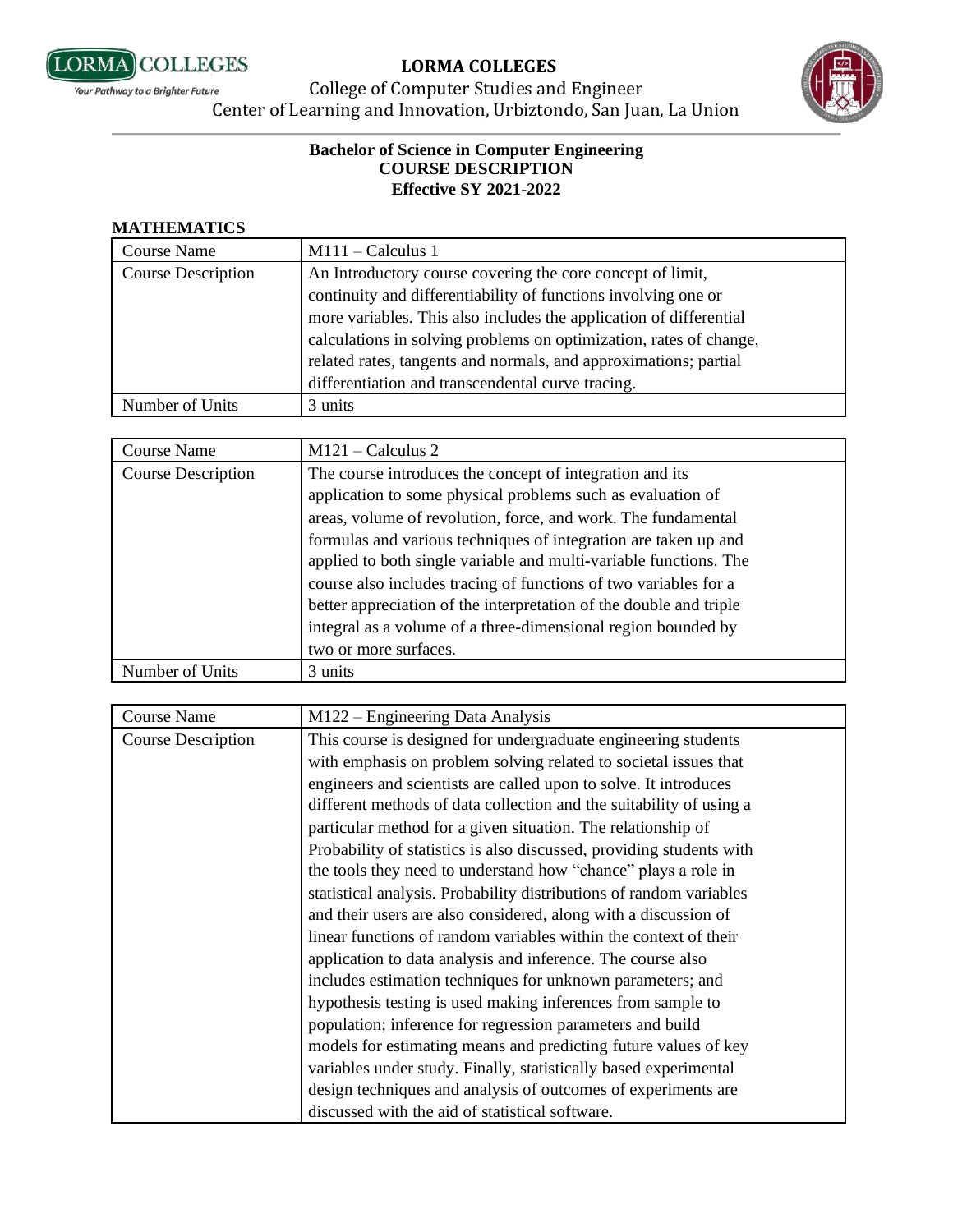



## College of Computer Studies and Engineer Center of Learning and Innovation, Urbiztondo, San Juan, La Union

units

| Course Name               | $M211 - Differential Equations$                                     |
|---------------------------|---------------------------------------------------------------------|
| <b>Course Description</b> | This course is intended for all engineering students to have a firm |
|                           | foundation on differential equations in preparation for their       |
|                           | degree-specific advanced mathematics courses. It covers first       |
|                           | order differential equations, nth order linear differential         |
|                           | equations and systems of first order linear differential equations. |
|                           | It also introduces the concept of Laplace Transforms in solving     |
|                           | differential equations. The students are expected to be able to     |
|                           | recognize different kinds of differential equations, determine the  |
|                           | existence and uniqueness of solution, select the appropriate        |
|                           | methods of solution and interpret the obtained solution. Students   |
|                           | are also expected to relate differential equations to various       |
|                           | practical engineering and Scientific problems as well as employ     |
|                           | computer technology in solving and verifying solutions.             |
| Number of Units           | 3 units                                                             |

#### **NATURAL/PHYSICAL SCIENCES**

| Course Name               | $NPS111$ – Chemistry for Engineers                                                                                                 |
|---------------------------|------------------------------------------------------------------------------------------------------------------------------------|
| <b>Course Description</b> | This course provides students with core concepts of chemistry                                                                      |
|                           | that are important in the practice of engineering profession. And                                                                  |
|                           | the fundamental laboratory designed to provide opportunity to<br>observe and apply the principles and theories taught in chemistry |
|                           | for engineers.                                                                                                                     |
| Number of Units           | 4 units                                                                                                                            |

| <b>Course Name</b>        | $NPS121$ – Physics for Engineers                                   |
|---------------------------|--------------------------------------------------------------------|
| <b>Course Description</b> | This course covers vectors; kinematics; dynamics; work, energy,    |
|                           | and power; impulse and momentum; rotation; dynamics of             |
|                           | rotation; elasticity; and oscillation. Fluids; thermal expansion,  |
|                           | thermal stress; heat transfer; calorimetry; waves; electrostatics; |
|                           | electricity; magnetism; optics; image formation by plane and       |
|                           | curved mirrors; and image formation by thin lenses. And the        |
|                           | fundamental laboratory course designed to provide opportunity      |
|                           | to observe and apply the principles and theories taught in physics |
|                           | for engineers.                                                     |
| Number of Units           | 4 units                                                            |

#### **BASIC ENGINEERING SCIENCES**

| Course Name        | BES211 – Computer-Aided Drafting                               |
|--------------------|----------------------------------------------------------------|
| Course Description | Concepts of Computer-aided drafting (CAD); Introduction to the |
|                    | CAD environment; terminologies; and the general operating      |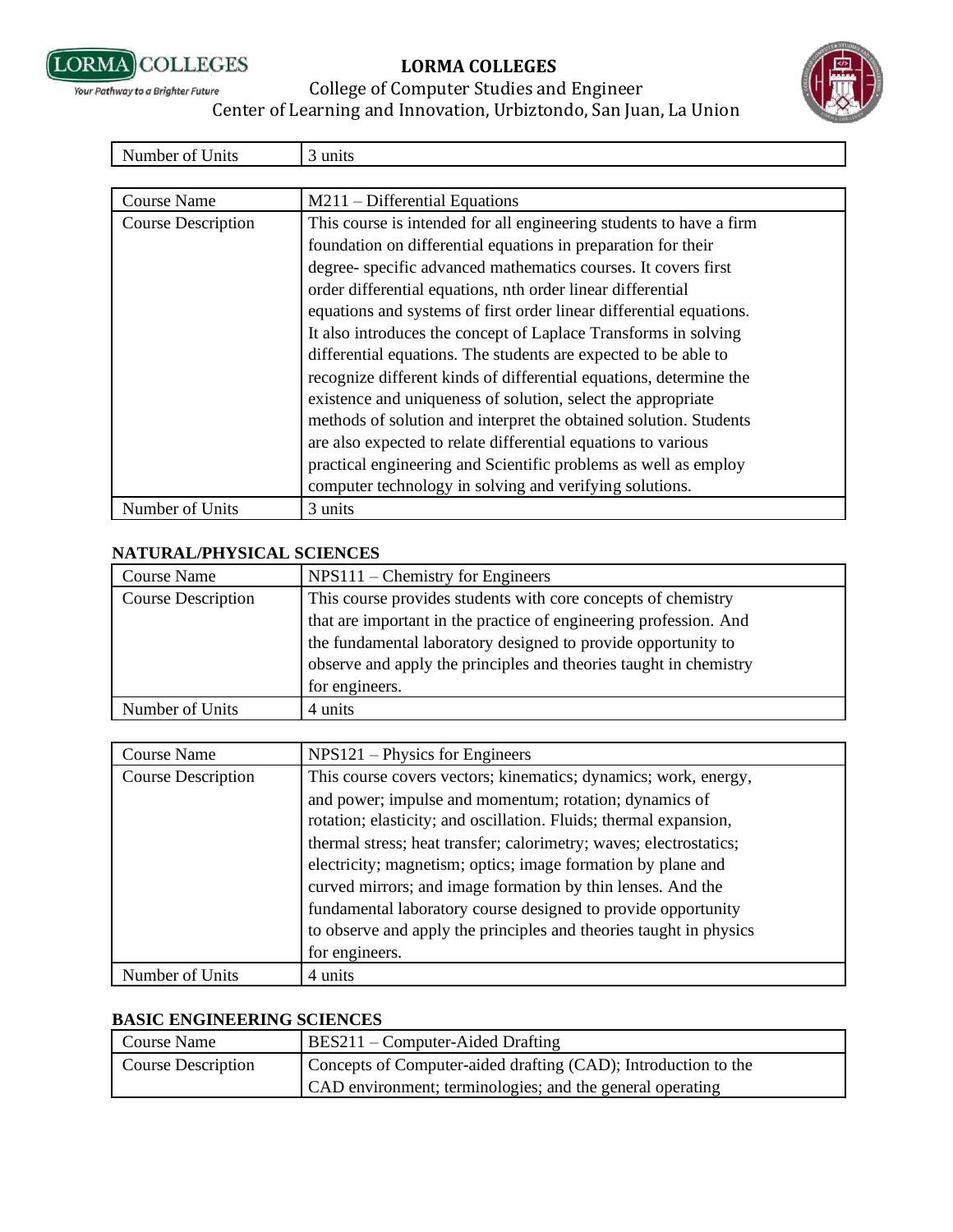



# College of Computer Studies and Engineer Center of Learning and Innovation, Urbiztondo, San Juan, La Union

|                 | procedures and techniques in entering and executing basic CAD<br>commands. |
|-----------------|----------------------------------------------------------------------------|
|                 |                                                                            |
| Number of Units | unit                                                                       |

| <b>Course Name</b>        | BES212 – Engineering Economics                                                                                                                                                                                  |
|---------------------------|-----------------------------------------------------------------------------------------------------------------------------------------------------------------------------------------------------------------|
| <b>Course Description</b> | This course deals with the study of concepts of the time value of<br>money and equivalence; basic economic study methods;<br>decisions under certainty; decisions recognizing risk; and<br>decisions admitting. |
| Number of Units           | 3 units                                                                                                                                                                                                         |
|                           |                                                                                                                                                                                                                 |
| <b>Course Name</b>        | BES321 - Technopreneurship 101                                                                                                                                                                                  |
| <b>Course Description</b> | This course includes the journey into the world of                                                                                                                                                              |

| Course Description | This course includes the journey lift and world of             |
|--------------------|----------------------------------------------------------------|
|                    | entrepreneurship with introspection of a business idea into a  |
|                    | viable venture. The focus is on unleashing the entrepreneurial |
|                    | spirit in each individual.                                     |
| Number of Units    | 3 units                                                        |

#### **ALLIED COURSES**

| <b>Course Name</b>        | A211 - Fundamentals of Electrical Circuits                           |
|---------------------------|----------------------------------------------------------------------|
| <b>Course Description</b> | This course introduces the fundamental concepts, Circuit laws,       |
|                           | theorems and techniques used in electrical circuit analysis and      |
|                           | transient analysis, as well as its application. The course covers    |
|                           | circuit topologies and Dc excitations, transient response, AC        |
|                           | response, and polyphase circuits. The use of computer software       |
|                           | for circuit simulation and design are emphasized to expose           |
|                           | students to computer-based tools. And this course allows the         |
|                           | students to verify the laws and theorems discussed in                |
|                           | Fundamentals of Electrical circuits (lecture) through simulation,    |
|                           | experimentation and project construction. The course topic           |
|                           | include experimental determination of the characteristics of the     |
|                           | different circuit configurations (series, Parallel, series/Parallel, |
|                           | delta and wye), electrical power, Ohm's Law, Kirchhoff's Voltage     |
|                           | and Current Laws, Superposition Theorem, The venin's                 |
|                           | equivalent circuit, and maximum power transfer. The use of           |
|                           | computer software for circuit simulation and design are used as      |
|                           | basis in verifying experimental results and to expose students to    |
|                           | computer based tools.                                                |
| Number of Units           | 4 units                                                              |

| <b>Course Name</b>        | A221 – Fundamentals of Electronic Circuits                           |
|---------------------------|----------------------------------------------------------------------|
| <b>Course Description</b> | This course discusses the construction, operation and                |
|                           | characteristics of basic electronic devices such as junction diodes, |
|                           | bipolar junction transistors, Field Effect Transistors and MOS       |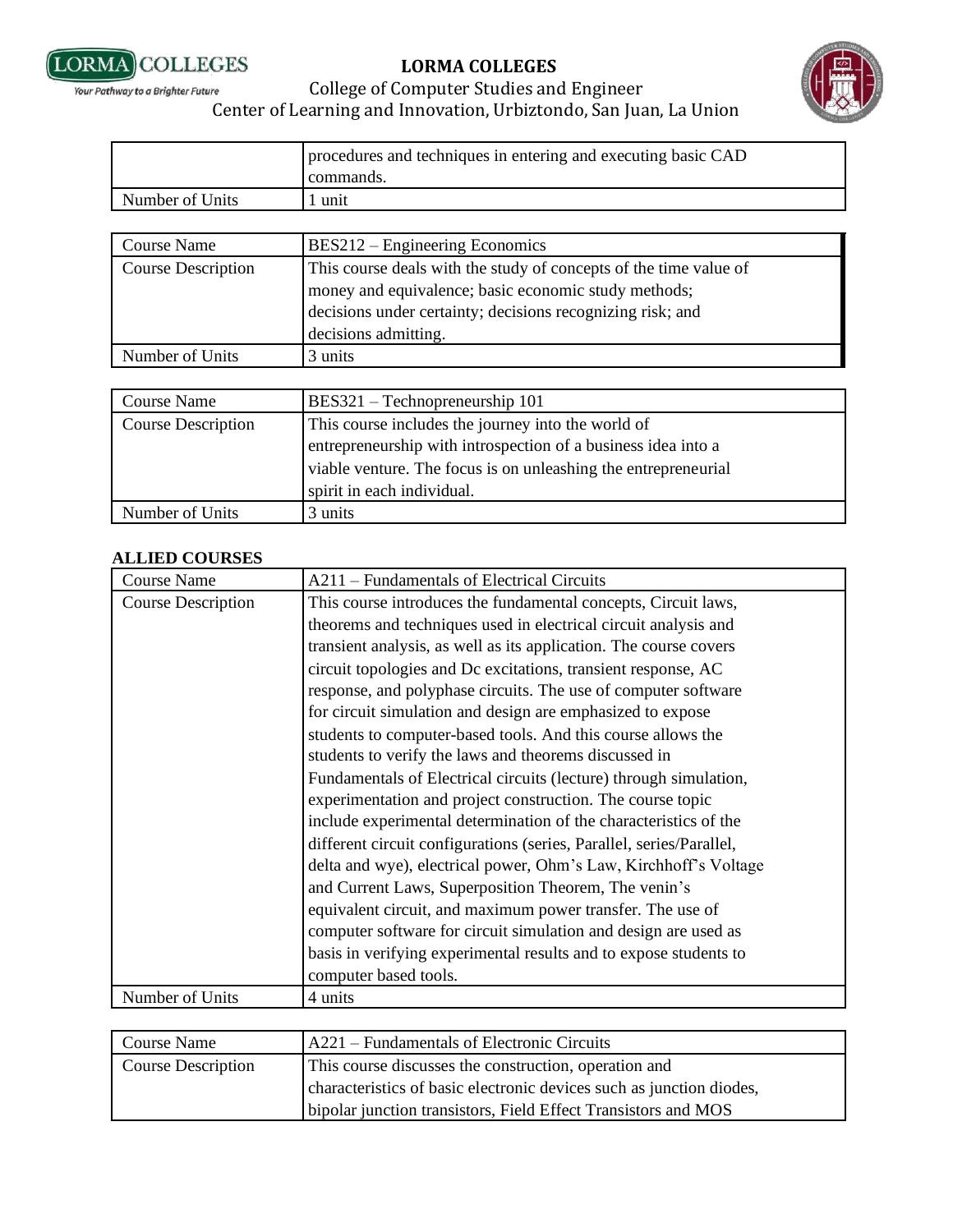



## College of Computer Studies and Engineer Center of Learning and Innovation, Urbiztondo, San Juan, La Union

|                 | Field Effect Transistors and Oscillators. And this course is the<br>laboratory component of the course Fundamentals of Electronic<br>Circuits (Lecture) that allows students to verify theoretical<br>concepts pertaining to the operation of electronic devices such as<br>the PN junction diodes, BJT and FET and their subsequent<br>applications to electronics circuits involving rectification,<br>amplification and switching applications. The use of Laboratory<br>equipment and Apparatus to verify the characteristics of diodes<br>and transistor devices, and their operations in circuits such as<br>rectifiers, voltage, regulators, amplifiers, oscillators and switches<br>are emphasized. Such equipment includes but not limited to the<br>curve tracer, the oscilloscope, signal generator and multi-meters. |
|-----------------|----------------------------------------------------------------------------------------------------------------------------------------------------------------------------------------------------------------------------------------------------------------------------------------------------------------------------------------------------------------------------------------------------------------------------------------------------------------------------------------------------------------------------------------------------------------------------------------------------------------------------------------------------------------------------------------------------------------------------------------------------------------------------------------------------------------------------------|
| Number of Units | 4 units                                                                                                                                                                                                                                                                                                                                                                                                                                                                                                                                                                                                                                                                                                                                                                                                                          |

#### **PROFESSIONAL COURSES**

| <b>Course Name</b>        | P111 – Computer Engineering as a Discipline                     |
|---------------------------|-----------------------------------------------------------------|
| <b>Course Description</b> | The course discusses the Curriculum of Computer Engineering as  |
|                           | well as how to prepare students for success through engineering |
|                           | design process, ethical decision-making, teamwork, and          |
|                           | communicating to diverse audiences.                             |
| Number of Units           | unit                                                            |

| Course Name               | P112 – Programming Logic and Design                                                                                                                                                                                                                                                                                                                                                                                                                                                                                        |
|---------------------------|----------------------------------------------------------------------------------------------------------------------------------------------------------------------------------------------------------------------------------------------------------------------------------------------------------------------------------------------------------------------------------------------------------------------------------------------------------------------------------------------------------------------------|
| <b>Course Description</b> | This is an Introductory course in computer programming logic.<br>The student will learn algorithms applicable to all programming<br>languages, including: identifiers, data types, arrays, control<br>structures, modular programming, generating reports, and<br>computer memory concepts. The student will learn to use charts<br>commonly used in business and information processing. Program<br>logic will be developed using flowcharts and pseudo code.<br>Programs will be written using any programming Language. |
| Number of Units           | 2 units                                                                                                                                                                                                                                                                                                                                                                                                                                                                                                                    |

| Course Name               | P121 – Object Oriented Programming                               |
|---------------------------|------------------------------------------------------------------|
| <b>Course Description</b> | Introduces the fundamental concepts of programming from an       |
|                           | object oriented perspective .Topics are drawn from classes and   |
|                           | objects, abstraction, encapsulation, data types, calling methods |
|                           | and passing parameters, decisions, loops arrays and collections, |
|                           | documentation, testing and debugging, expectations, design       |
|                           | issues, inheritance and polymorphic variables and methods. The   |
|                           | course emphasizes modern software engineering and design         |
|                           | principles.                                                      |
| Number of Units           | 2 units                                                          |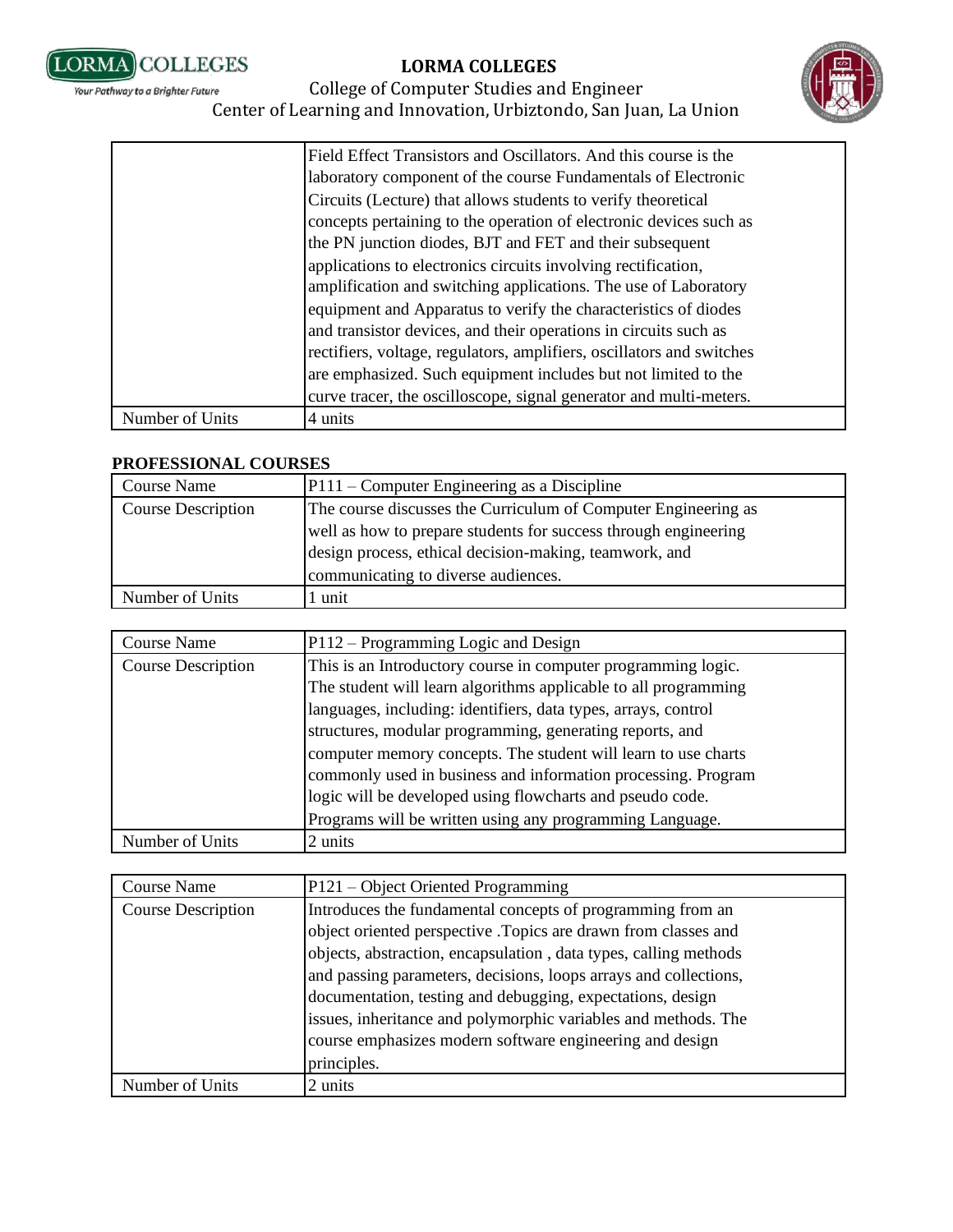



#### College of Computer Studies and Engineer Your Pathway to a Brighter Future Center of Learning and Innovation, Urbiztondo, San Juan, La Union

| Course Name               | $P122 - Discrete Mathematics$                                   |
|---------------------------|-----------------------------------------------------------------|
| <b>Course Description</b> | The course deals with logic, sets, proofs, growth of functions, |
|                           | theory of numbers, counting techniques, trees and graph theory. |
| Number of Units           | 3 units                                                         |

| <b>Course Name</b>        | P211 – Data Structures and Algorithms                            |
|---------------------------|------------------------------------------------------------------|
| <b>Course Description</b> | Solving Computational problems that involve manipulating         |
|                           | collections of data, study a core set of data abstractions, data |
|                           | structures, and algorithms that provide a foundation for writing |
|                           | efficient programs.                                              |
| Number of Units           | 2 units                                                          |

| <b>Course Name</b>        | P221 – Numerical Methods                                                                                                                                                                                                                                                                                                                                                                                                                                                                                                  |
|---------------------------|---------------------------------------------------------------------------------------------------------------------------------------------------------------------------------------------------------------------------------------------------------------------------------------------------------------------------------------------------------------------------------------------------------------------------------------------------------------------------------------------------------------------------|
| <b>Course Description</b> | This course covers the concepts of numerical analysis and<br>computer software tools in dealing with engineering problems. It<br>includes techniques in finding the rots of an equation, solving<br>systems of linear and non-linear equations, eigenvalue problems,<br>polynomial approximation and interpolation, ordinary and<br>partial differential equations. The Monte-Carlo method,<br>simulation, error propagation and analysis, the methods of least<br>squares and goodness -of -fit tests are also discussed |
| Number of Units           | 3 units                                                                                                                                                                                                                                                                                                                                                                                                                                                                                                                   |

| <b>Course Name</b>        | P222 – Software Design                                          |
|---------------------------|-----------------------------------------------------------------|
| <b>Course Description</b> | This course focuses on programming paradigms and constructs,    |
|                           | data structures and use of standard library functions for       |
|                           | manipulating them, object-oriented design and the use of        |
|                           | modeling languages, testing and software quality concepts , and |
|                           | tradeoffs among different software design methods. And this     |
|                           | course also focuses on providing hands-on experience in         |
|                           | software design.                                                |
| Number of Units           | 4 units                                                         |

| <b>Course Name</b>        | P223 – Operating Systems                                          |
|---------------------------|-------------------------------------------------------------------|
| <b>Course Description</b> | This course includes different policies and Strategies used by an |
|                           | operating system. Topics include operating systems structures,    |
|                           | process management, storage management, file management and       |
|                           | distributed systems.                                              |
| Number of Units           | 4 units                                                           |

| Course Name               | P224 – Introduction to HDL                                     |
|---------------------------|----------------------------------------------------------------|
| <b>Course Description</b> | A laboratory course that introduces hardware description       |
|                           | language as a tool for designing and testing combinational and |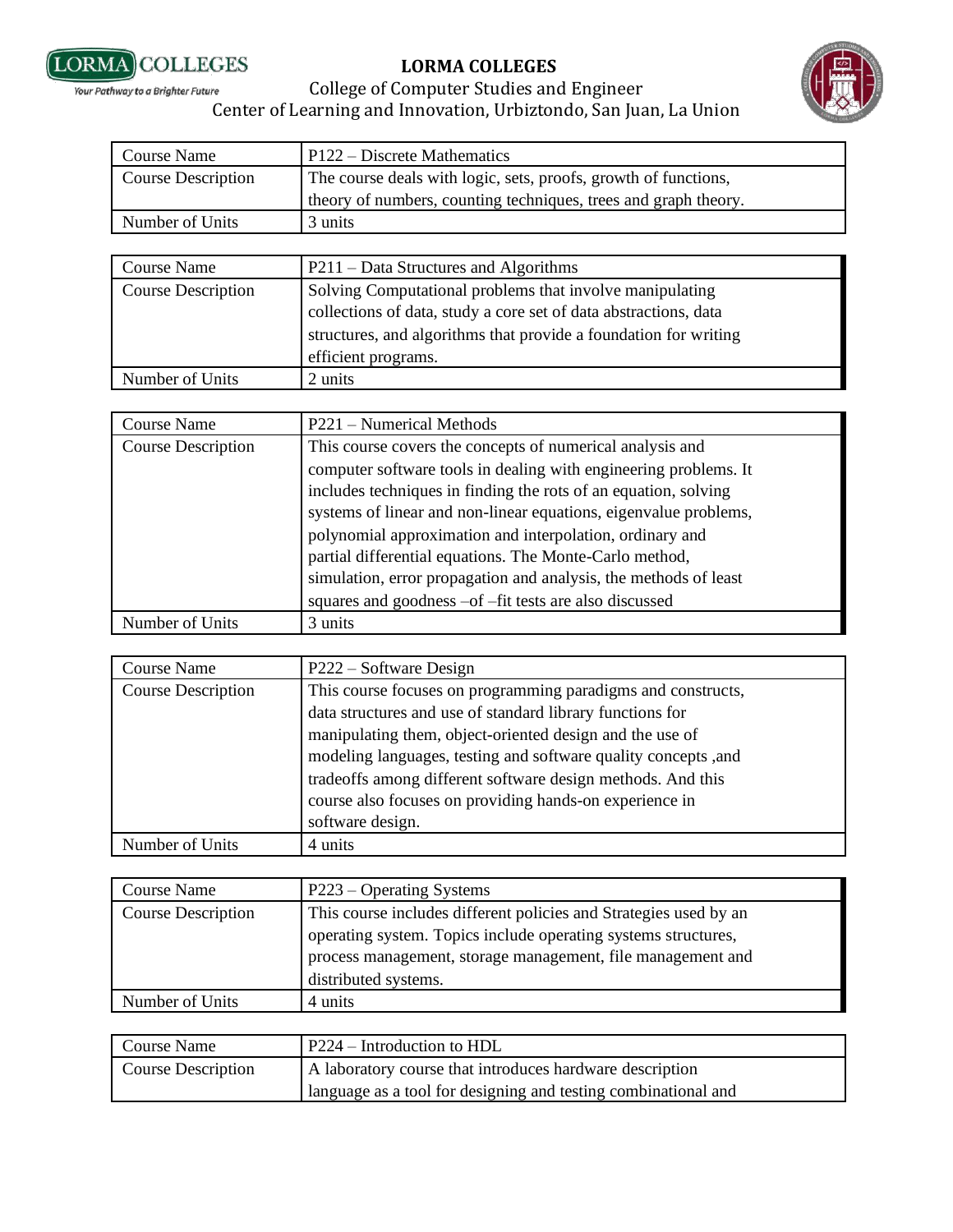



|                 | sequential circuits. It covers fundamental of concepts of HDL and |
|-----------------|-------------------------------------------------------------------|
|                 | the basic building blocks of HDL programming                      |
| Number of Units | unit                                                              |

| Course Name               | P317-23 – Fundamentals of Mixed Signals and Sensors                |
|---------------------------|--------------------------------------------------------------------|
| <b>Course Description</b> | This course covers operational amplifiers, signal converters,      |
|                           | power switching devices and the construction and operation of      |
|                           | sensors and transducers for converting physical parameters into    |
|                           | electrical signals and vice-versa. The course focuses on the       |
|                           | application of these devices in developing signal conversion       |
|                           | circuits that allow measurement, processing and control of         |
|                           | physical parameters by digital processing systems such as a finite |
|                           | state machine or a digital computer. Topics on actuators are also  |
|                           | included.                                                          |
| Number of Units           | 4 units                                                            |

| <b>Course Name</b>        | P311-23 – Logic Circuits and Design                                                                                     |
|---------------------------|-------------------------------------------------------------------------------------------------------------------------|
| <b>Course Description</b> | This course includes design and analysis or digital circuits. This<br>course covers both combinational (synchronous and |
|                           | asynchronous) logic circuits with emphasis on solving digital                                                           |
|                           | problems using hardwired structures of the complexity of                                                                |
|                           | medium and large-scale integration. And this course also focuses                                                        |
|                           | on providing hands-on experience in designing digital Circuits                                                          |
| Number of Units           | 4 units                                                                                                                 |

| Course Name               | P312 – Data and Digital Communications                                                                                                            |
|---------------------------|---------------------------------------------------------------------------------------------------------------------------------------------------|
| <b>Course Description</b> | This course focuses on the fundamental concepts of digital and<br>data communications. It also includes topics on data security and<br>integrity. |
| Number of Units           | 3 units                                                                                                                                           |

| Course Name               | P313 – Feedback and Control Systems                             |
|---------------------------|-----------------------------------------------------------------|
| <b>Course Description</b> | The course includes the control devices, equations of a systems |
|                           | and block diagram of systems.                                   |
| Number of Units           | 3 units                                                         |

| <b>Course Name</b>        | P315 – Computer Engineering Drafting and Design                                                                                 |
|---------------------------|---------------------------------------------------------------------------------------------------------------------------------|
| <b>Course Description</b> | This course focuses on principles of layout of electrical,                                                                      |
|                           | electronics, and logic drawings; stressing modern representation<br>used for block diagrams, wiring /assembly drawings, printed |
|                           | circuit board layouts, and etching.                                                                                             |
| Number of Units           | unit                                                                                                                            |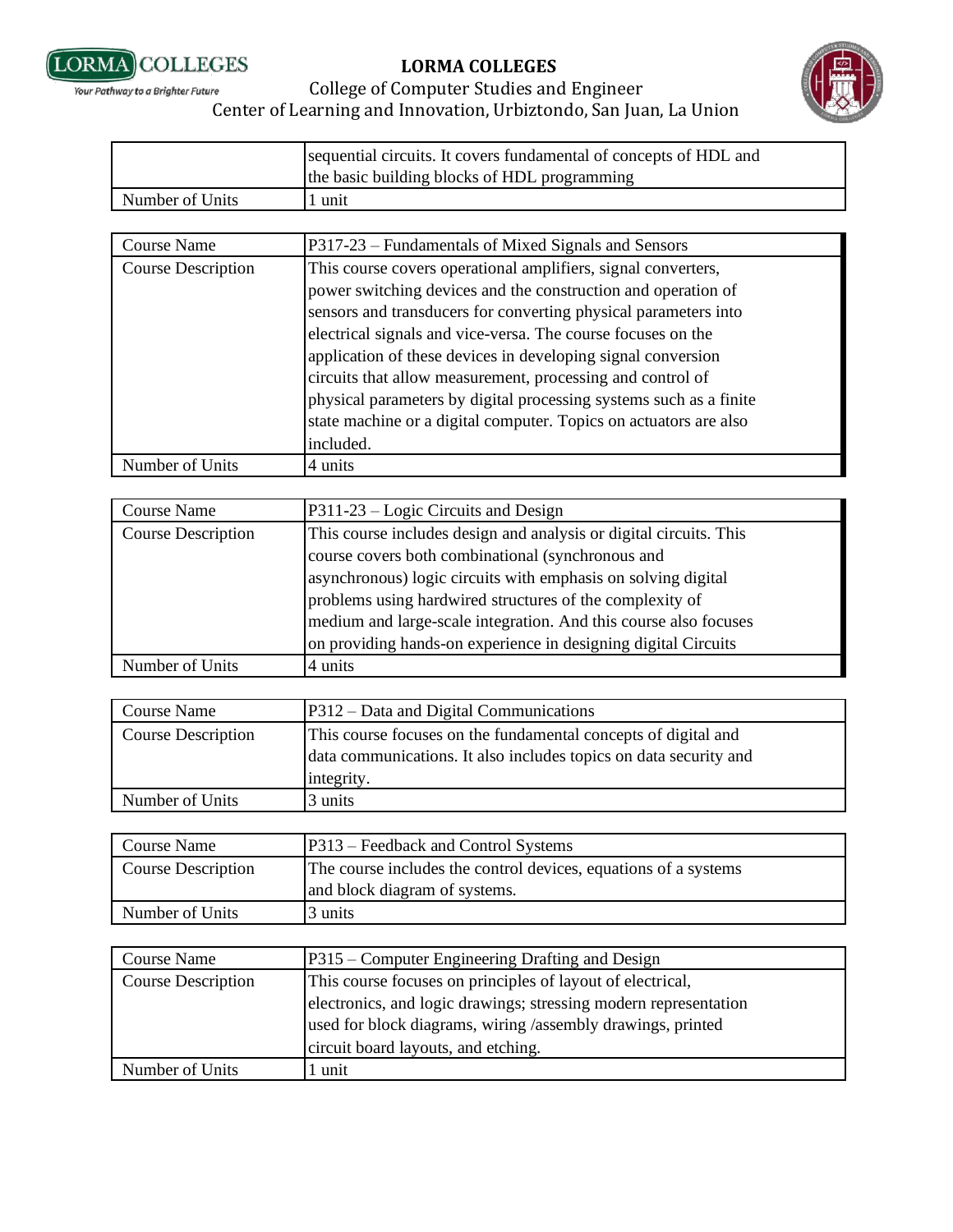



| <b>Course Name</b>        | P321 – Basic Occupational Health and Safety                          |
|---------------------------|----------------------------------------------------------------------|
| <b>Course Description</b> | This course tackles key occupational Health and Safety (OSH)         |
|                           | Concepts, principles and practices that are foundational             |
|                           | knowledge requirements applicable in almost all industries.          |
|                           | Specifically, it assists learners in identifying the key elements in |
|                           | the OSH situation both here and abroad; determine existing and       |
|                           | potential safety and health hazards; identify the range of control   |
|                           | measures; discusses pertinent provisions of Philippine laws that     |
|                           | refer to occupational safety and health; explain key principles in   |
|                           | effectively communicating OSH; identify components of effective      |
|                           | Osh programs and demonstrate some skills in identifying hazards      |
|                           | and corresponding control measures at the workplace.                 |
| Number of Units           | 3 units                                                              |

| Course Name               | P322-41 – Computer Networks and Security                          |
|---------------------------|-------------------------------------------------------------------|
| <b>Course Description</b> | The course includes the basic principles of network architecture, |
|                           | computer network design, services, technologies and network       |
|                           | security. And this course provides us hands-on activities on      |
|                           | computer networking. It focuses on the configuration of TCP/IP,   |
|                           | routers and switches network security and wireless fidelity.      |
| Number of Units           | 4 units                                                           |

| Course Name               | $P323-31$ – Microprocessors                             |
|---------------------------|---------------------------------------------------------|
| <b>Course Description</b> | This course provides understanding of architecture of   |
|                           | microprocessor-based systems; registers, study of       |
|                           | microprocessor operation, assembly language, arithmetic |
|                           | operations, and interfacing.                            |
| Number of Units           | 4 units                                                 |

| <b>Course Name</b>        | P324 – Methods of Research                                  |
|---------------------------|-------------------------------------------------------------|
| <b>Course Description</b> | This course will provide in-depth understanding of research |
|                           | through exploration of different research methodologies and |
|                           | ethics. It includes qualitative and quantitative research,  |
|                           | descriptive and other applicable research methodologies,    |
|                           | inferential statistics and introduction to data mining.     |
| Number of Units           | 2 units                                                     |

| <b>Course Name</b>        | P325 – CpE Laws and Professional Practice                         |
|---------------------------|-------------------------------------------------------------------|
| <b>Course Description</b> | This course provides the importance of the professional and       |
|                           | ethical responsibilities of practicing computer engineers and the |
|                           | effects of their work on society; the importance of understanding |
|                           | contemporary issues, lifelong learning strategies; and applicable |
|                           | IT laws in the field of computer engineering.                     |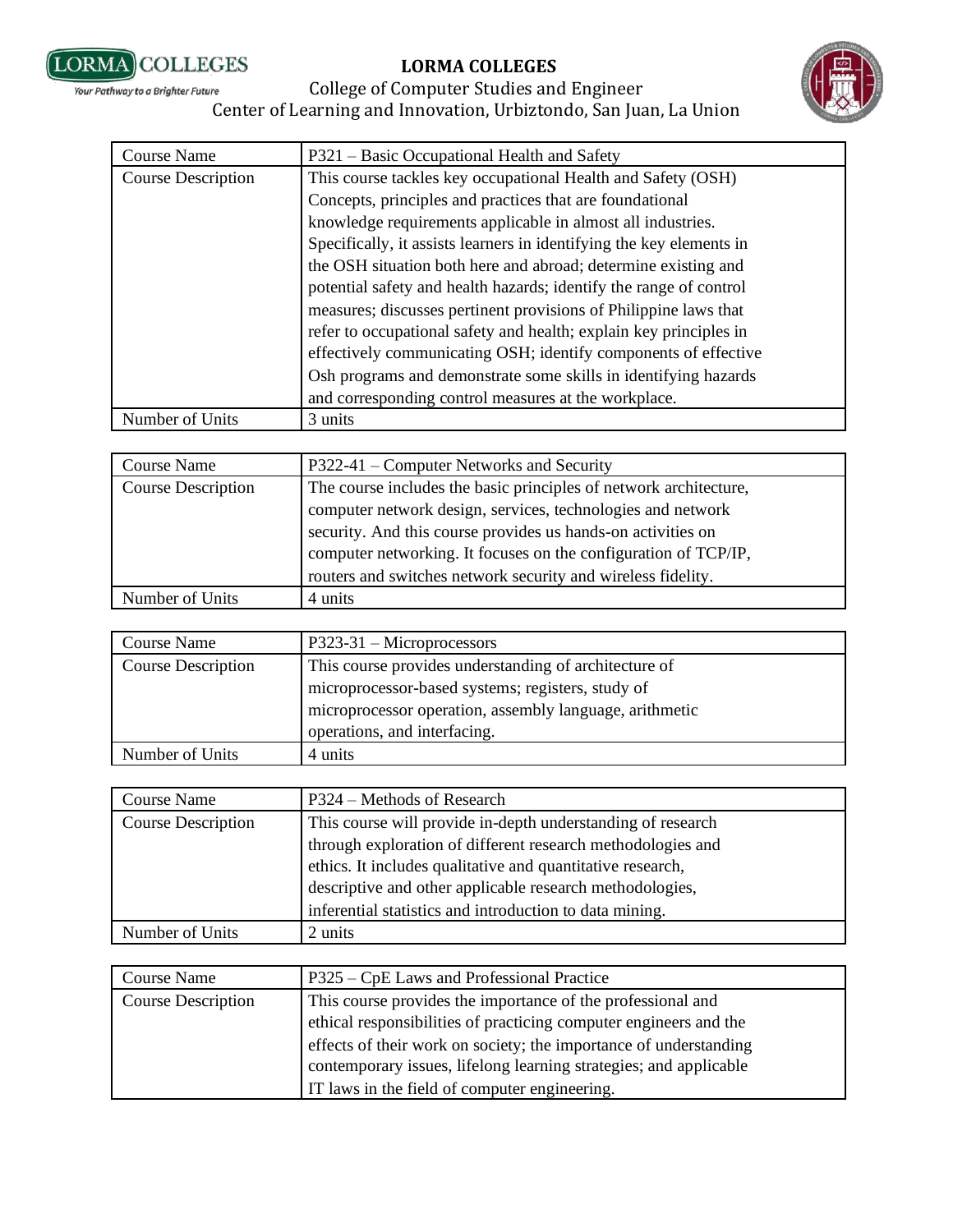



| Course Name               | $P331 - On$ the Job Training (240 hrs.)                                                                                                                                                                                                                                                                                                                                                                                              |
|---------------------------|--------------------------------------------------------------------------------------------------------------------------------------------------------------------------------------------------------------------------------------------------------------------------------------------------------------------------------------------------------------------------------------------------------------------------------------|
| <b>Course Description</b> | This course enables students to relate their acquired<br>competencies to the realities and problems of industries in a<br>multidisciplinary environment. This may include involvement in<br>the industry's manpower requirements, development and<br>research concerns, trainings, applications of principles,<br>environmental concerns, ethical and behavioral concerns,<br>decision making, and equipment and materials concerns. |
| Number of Units           | 3 units                                                                                                                                                                                                                                                                                                                                                                                                                              |

| Course Name               | P411-32 – Embedded Systems                                      |
|---------------------------|-----------------------------------------------------------------|
| <b>Course Description</b> | This course provides advanced topics in embedded systems        |
|                           | design using contemporary practice; interrupt-driven, reactive, |
|                           | real-time, object-oriented, and distributed client/server       |
|                           | embedded systems.                                               |
| Number of Units           | 4 units                                                         |

| Course Name               | P412-32 – Computer Architecture and Organization                    |
|---------------------------|---------------------------------------------------------------------|
| <b>Course Description</b> | This course includes the study of evolution of computer             |
|                           | architecture and the factors influencing the design of hardware     |
|                           | and software elements of computer systems. The focus is on          |
|                           | understanding of the design issues specifically the instruction set |
|                           | architecture and hardware architecture. And this course will also   |
|                           | provide hands-on activities designed to focus on the computer       |
|                           | hardware issues specifically the instruction set architecture and   |
|                           | hardware architecture.                                              |
| Number of Units           | 4 units                                                             |

| <b>Course Name</b>        | $P413 -$ Emerging Technologies in CpE                               |
|---------------------------|---------------------------------------------------------------------|
| <b>Course Description</b> | This course is designed to provide flexibility in the curriculum by |
|                           | discussing any emerging technologies applicable to computer         |
|                           | engineering.                                                        |
| Number of Units           | 3 units                                                             |

| <b>Course Name</b>        | P414 – CpE Practice and Design 1                                  |
|---------------------------|-------------------------------------------------------------------|
| <b>Course Description</b> | This course is the first course in a two-semester sequence that   |
|                           | constitutes the design experience for undergraduate computer      |
|                           | engineers. It provides essential ideas, concepts and principle in |
|                           | engineering design process and emphasizes other design issues     |
|                           | including engineering standards and multiple constraints as well  |
|                           | as effective communication strategies. Students' works in teams   |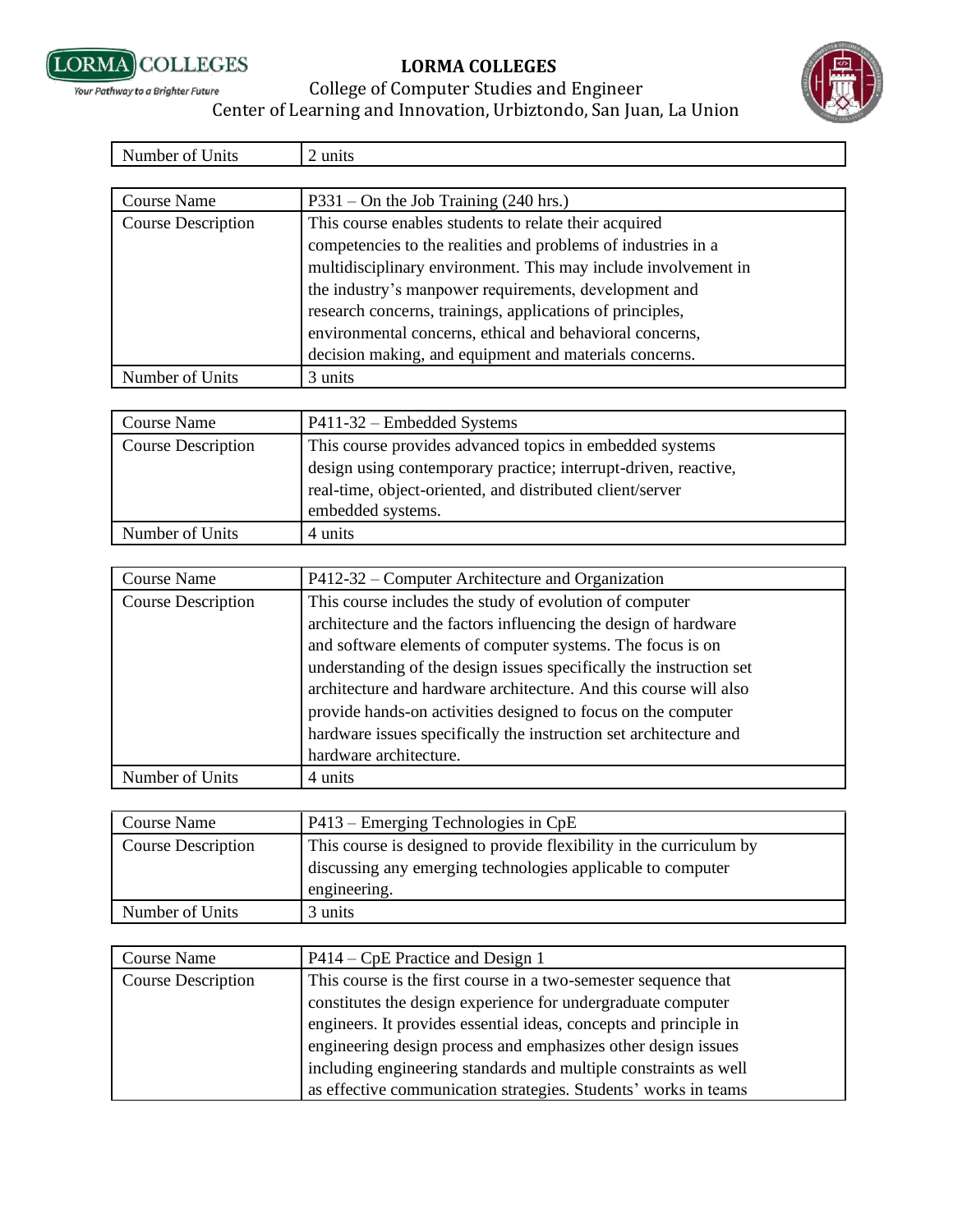



#### College of Computer Studies and Engineer Your Pathway to a Brighter Future Center of Learning and Innovation, Urbiztondo, San Juan, La Union

|                 | to develop project proposals for assigned open-ended problems.<br>Students are required to make oral presentations and submit |
|-----------------|-------------------------------------------------------------------------------------------------------------------------------|
|                 | proposal for their projects.                                                                                                  |
| Number of Units | 1 unit                                                                                                                        |

| <b>Course Name</b>        | P415 – Digital Signal Processing                                                                                                                                                                                                                                                                                                                   |
|---------------------------|----------------------------------------------------------------------------------------------------------------------------------------------------------------------------------------------------------------------------------------------------------------------------------------------------------------------------------------------------|
| <b>Course Description</b> | The course includes the need for and tradeoffs made when<br>sampling and quantizing a signal; linear; time-invariant system<br>properties; frequency as an analysis domain complementary to<br>time; and filter design. And this course also focuses on providing<br>hands-on activities on different applications of digital signal<br>processing |
| Number of Units           | 4 units                                                                                                                                                                                                                                                                                                                                            |

| <b>Course Name</b>        | $P421 - CpE$ Practice and Design 2                             |
|---------------------------|----------------------------------------------------------------|
| <b>Course Description</b> | This course is the Second of the design experience for         |
|                           | undergraduate computer engineering students. In this course,   |
|                           | students will expect to build/fabricate their design, test and |
|                           | evaluate the design against their design specifications, and   |
|                           | demonstrate a fully functional project to their design review  |
|                           | committee. Students make oral presentations and submit final   |
|                           | reports documenting their projects.                            |
| Number of Units           | 2 units                                                        |

| Course Name               | P422 – Seminars and Fieldtrips                                    |
|---------------------------|-------------------------------------------------------------------|
| <b>Course Description</b> | Students have the opportunity to have a short glimpse of what is  |
|                           | stored for them after their graduation. Further, students will be |
|                           | exposed to relevant and information technology related industry   |
|                           | as part of their company visit. This course is more than applying |
|                           | knowledge whereby it requires the thoughtful application of       |
|                           | skills in actual conduct trainings, workshops and seminars        |
|                           | respectively. Thus, making students have the firsthand            |
|                           | experience on how these events are being practiced in any given   |
|                           | field of specialization.                                          |
| Number of Units           | unit                                                              |

| Course Name               | P212 – Information Management                               |
|---------------------------|-------------------------------------------------------------|
| <b>Course Description</b> | This course covers information management, database design, |
|                           | data modeling, SQL, and implementation using relational     |
|                           | database system.                                            |
| Number of Units           | 3 units                                                     |
|                           |                                                             |

| ourse<br>Name | $\sim$<br>$\sqrt{2}$<br>≅י⊿ י<br>≾xam<br>. Review<br>$\sim$ rt<br>tication.<br>$\overline{\phantom{a}}$<br>. <u>. .</u><br>$\sim$ $\sim$ $\sim$ $\sim$ $\sim$ $\sim$ $\sim$ $\sim$<br>__<br>___<br>_ _ _ _ _ _ _ _ _ _ |
|---------------|------------------------------------------------------------------------------------------------------------------------------------------------------------------------------------------------------------------------|
|               |                                                                                                                                                                                                                        |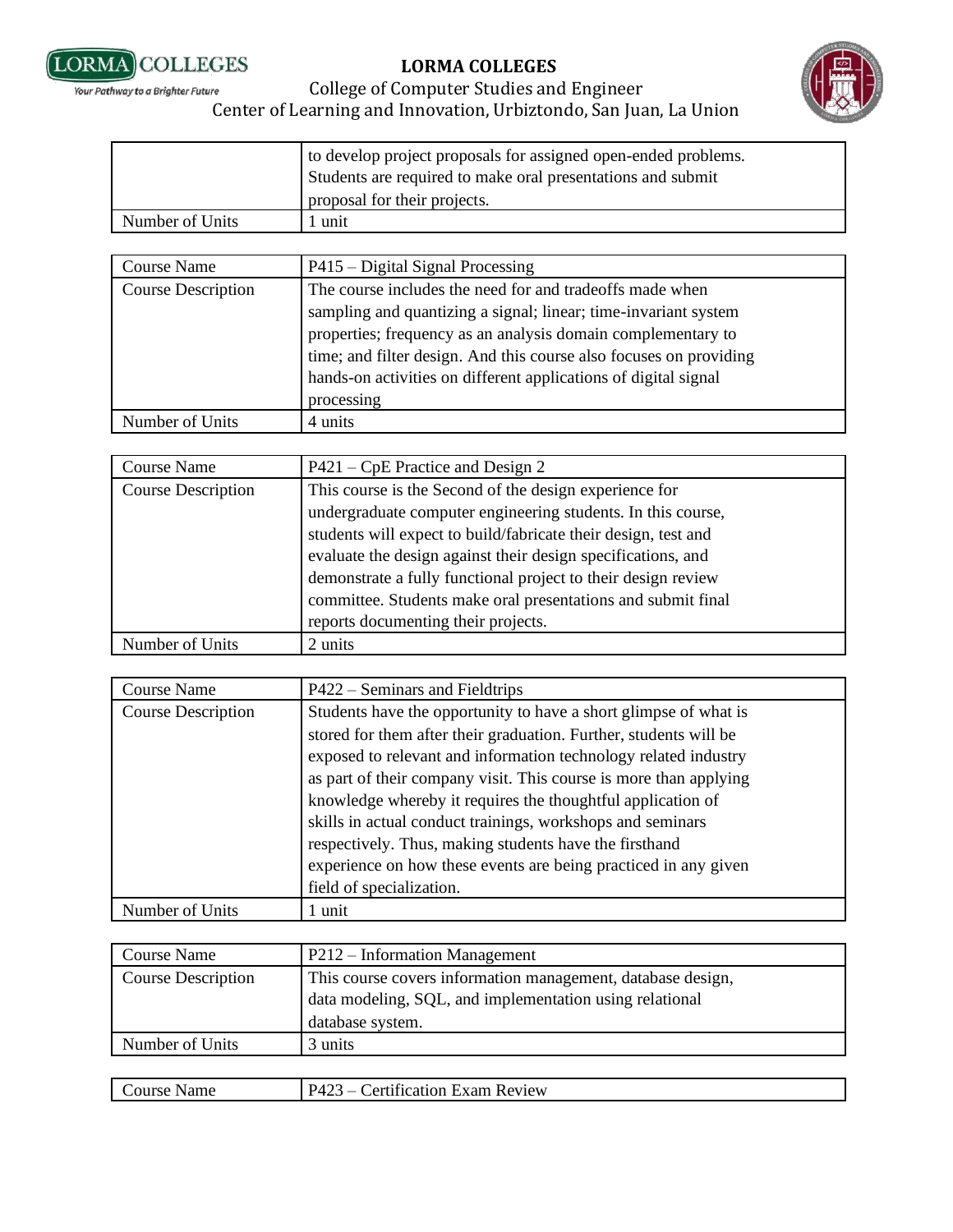



#### College of Computer Studies and Engineer Your Pathway to a Brighter Future Center of Learning and Innovation, Urbiztondo, San Juan, La Union

| <b>Course Description</b> | This course is an assessment of what students had learned. This<br>includes review on programming and IT concepts. The students<br>will take certification exams. |
|---------------------------|-------------------------------------------------------------------------------------------------------------------------------------------------------------------|
|                           |                                                                                                                                                                   |
| Number of Units           | 3 units                                                                                                                                                           |

# **COGNATES/ELECTIVE**

| S                         |                                                                      |
|---------------------------|----------------------------------------------------------------------|
| Course Name               | P316-11 – Software Development 1                                     |
| <b>Course Description</b> | This course covers basic and advanced HTML commands. It also         |
|                           | includes discussion on cascading style sheets, java script and ajax. |
|                           | PHP and MySQL are also included for web-based site                   |
|                           | development                                                          |
| Number of Units           | 3 units                                                              |

| Course Name               | P326-31 – Software Development 2                                |
|---------------------------|-----------------------------------------------------------------|
| <b>Course Description</b> | Students learn how to develop applications for mobile devices,  |
|                           | including smartphones and tablets. Students are introduced to   |
|                           | the survey of current mobile platforms, mobile application      |
|                           | development environments, mobile device input methods, as well  |
|                           | as developing applications for two popular mobile platforms.    |
|                           | Students will design and build a variety of Apps throughout the |
|                           | course to reinforce learning and to develop real competency.    |
| Number of Units           | 3 units                                                         |

| <b>Course Name</b>        | P416-32 – Software Development 3                                                                                                     |
|---------------------------|--------------------------------------------------------------------------------------------------------------------------------------|
| <b>Course Description</b> | Modern software development processes and the role of testing<br>in them. The concept of Testing as a Design Tool. Cases studies     |
|                           | involving companies in the region. Types of tests ranging from<br>static source code tests to acceptance tests. Refactoring and unit |
|                           | tests are emphases.                                                                                                                  |
| Number of Units           | 3 units                                                                                                                              |

#### **GENERAL EDUCATION CORE COURSES**

| Course Name               | $GEC01 - Understanding the Self$                                  |
|---------------------------|-------------------------------------------------------------------|
| <b>Course Description</b> | This course deals with the nature and identity factors and forces |
|                           | that affect the development and maintenance of personal           |
|                           | identity.                                                         |
| Number of Units           | 3 units                                                           |

| <b>Course Name</b>        | GEC02- Readings in the Philippine History                          |
|---------------------------|--------------------------------------------------------------------|
| <b>Course Description</b> | This course is all about Philippine History viewed from the lenses |
|                           | of selected primary sources in different periods, analysis, and    |
|                           | interpretation.                                                    |
| Number of Units           | 3 units                                                            |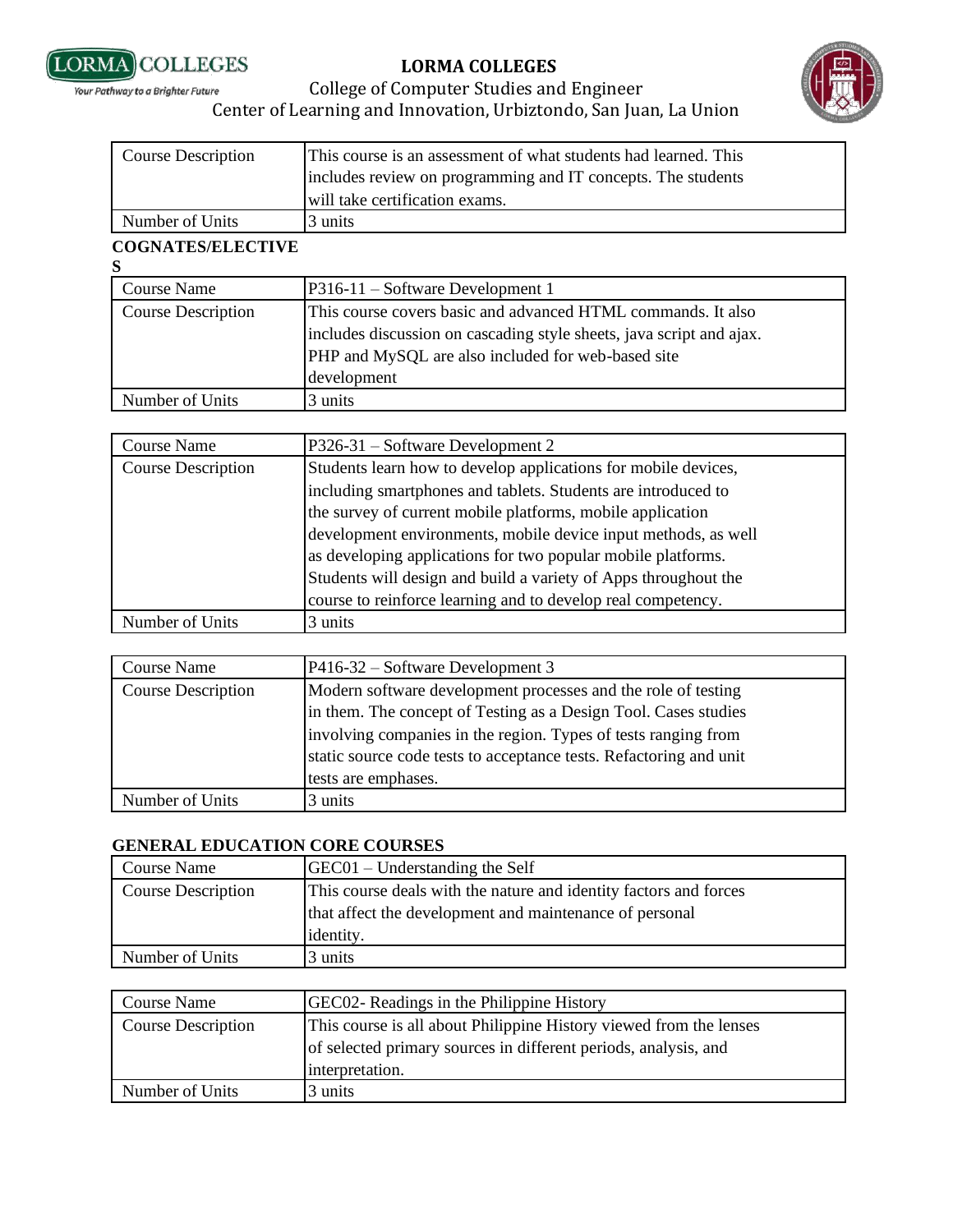



## College of Computer Studies and Engineer Center of Learning and Innovation, Urbiztondo, San Juan, La Union

| <b>Course Name</b>        | GEC03 - The Contemporary World                                    |
|---------------------------|-------------------------------------------------------------------|
| <b>Course Description</b> | This course deals with the globalization and its impact on        |
|                           | individuals, communities and nations, challenges and responses.   |
| Number of Units           | 3 units                                                           |
|                           |                                                                   |
| <b>Course Name</b>        | GEC04 - Mathematics in the Modern World                           |
| <b>Course Description</b> | This course deals with the nature of Mathematics, appreciation of |
|                           | its practical, intellectual, and aesthetic dimensions and         |
|                           | application of mathematical tools in daily life.                  |
| Number of Units           | 3 units                                                           |
|                           |                                                                   |
| <b>Course Name</b>        | GEC05 – Purposive Communications                                  |
| <b>Course Description</b> | This course deals with writing, speaking, and presenting for      |
|                           | different audiences and for various purposes.                     |
| Number of Units           | 3 units                                                           |
|                           |                                                                   |
| <b>Course Name</b>        | $GEC06 - Art$ Appreciation                                        |
| <b>Course Description</b> | This course deals with the nature, function, and appreciation of  |
|                           | the arts in the contemporary society.                             |
| Number of Units           | 3 units                                                           |
|                           |                                                                   |
| <b>Course Name</b>        | GEC07 – Science, Technology and Society                           |
| <b>Course Description</b> | Analyses of the past, present, and future of science and          |
|                           |                                                                   |

| Course Description | Analyses of the past, present, and future of science and        |
|--------------------|-----------------------------------------------------------------|
|                    | technology in society (including their nature, scope, role, and |
|                    | function) and the social, cultural, political, economic, and    |
|                    | environmental factors affecting the development of science and  |
|                    | technology, with emphasis on the Philippine setting.            |
| Number of Units    | 3 units                                                         |

| Course Name               | $GECO8 - Ethics$                                                    |
|---------------------------|---------------------------------------------------------------------|
| <b>Course Description</b> | This course deals with the principles of ethical behavior in        |
|                           | modern society at the level of the person, society, and interaction |
|                           | with the environment and other shared resources.                    |
| Number of Units           | 3 units                                                             |

### **GENERAL EDUCATION ELECTIVES**

| <b>Course Name</b>        | GEE01 – Philippine Popular Culture                                |
|---------------------------|-------------------------------------------------------------------|
| <b>Course Description</b> | This three-unit course provides the students with critical        |
|                           | perspectives in understanding and way of knowing popular          |
|                           | culture in the Philippines. This course aims to explore new forms |
|                           | of art, music, and literature arising from opportunities and      |
|                           | demands of mass audiences, markets, and mass media, and their     |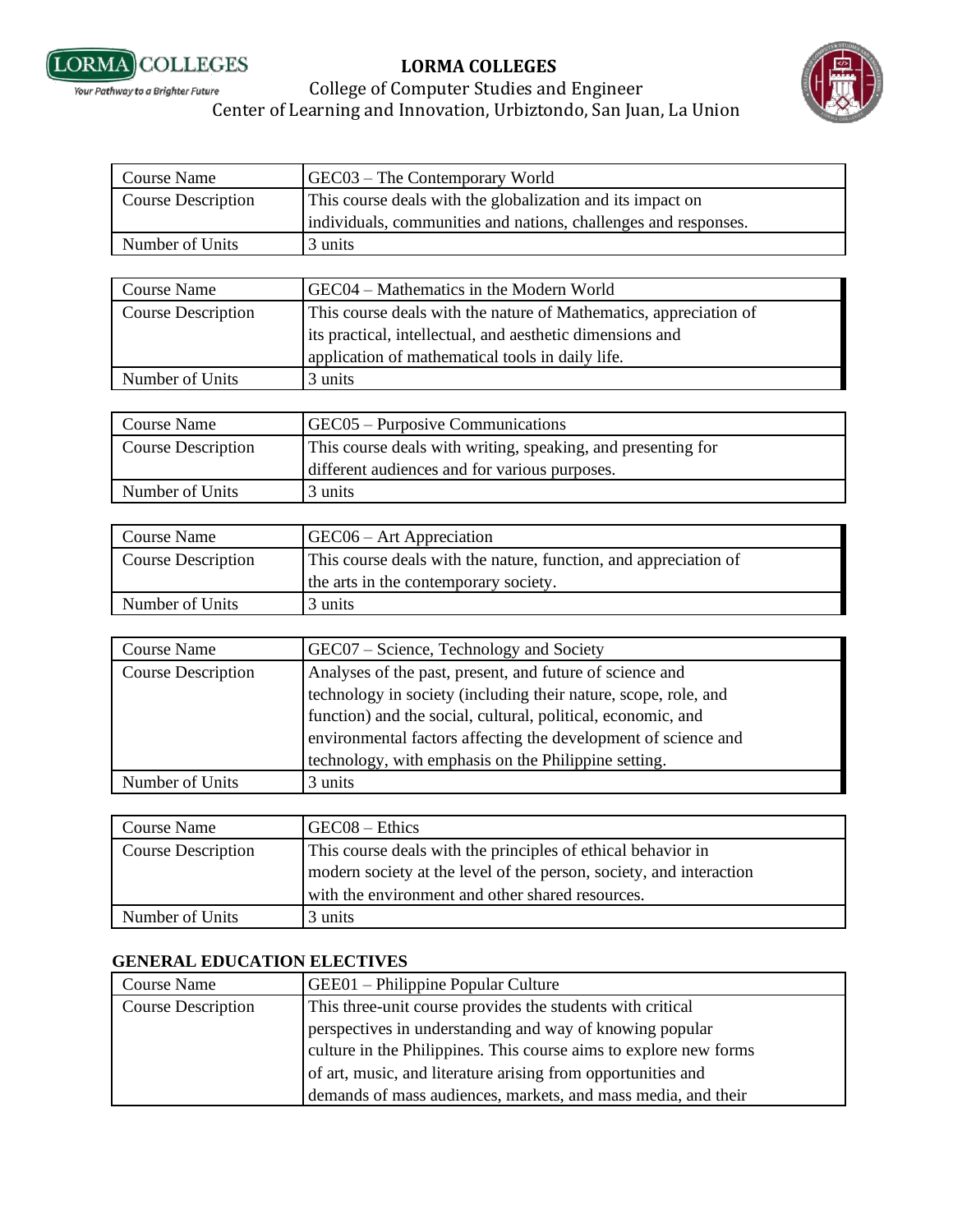



#### College of Computer Studies and Engineer Your Pathway to a Brighter Future Center of Learning and Innovation, Urbiztondo, San Juan, La Union

|                 | social, economic and political contexts. This course also locates<br>popular culture as a historic-spatial condition and phenomenon<br>of Philippine modernity. It aims to investigate how the term<br>popular culture is operationalized, circulated, re-produced,<br>consumed and instrumentalized by the recurring social order. |
|-----------------|-------------------------------------------------------------------------------------------------------------------------------------------------------------------------------------------------------------------------------------------------------------------------------------------------------------------------------------|
| Number of Units | 3 units                                                                                                                                                                                                                                                                                                                             |

| Course Name               | GEE02 - Environmental Science                                                                                                      |
|---------------------------|------------------------------------------------------------------------------------------------------------------------------------|
| <b>Course Description</b> | This three-unit course deals with the general concepts and                                                                         |
|                           | principles pertaining to complex patterns of interaction between<br>the physical environment and biological communicates on earth. |
|                           | Emphasis is also given on the current environmental issues and<br>concerns as well as disaster risk management techniques.         |
| Number of Units           | 3 units                                                                                                                            |

| <b>Course Name</b>        | GEE03 – Gender & Society                                           |
|---------------------------|--------------------------------------------------------------------|
| <b>Course Description</b> | This three-unit course aims to analyze the role of gender in       |
|                           | society in interdisciplinary and intersectional gender studies     |
|                           | perspectives. Students develop an independent ability to discuss   |
|                           | theories and analyze the role of gender in societal development.   |
|                           | The course covers different empirical and theoretical              |
|                           | perspectives in gender studies in relation to how gender,          |
|                           | ethnicity, class, religion, ability, and sexuality interplay with  |
|                           | societal institutions and the development of society, with a focus |
|                           | on how this interplay creates and shapes gendered bodies,          |
|                           | subjects, identifications, gender relations, and power structures. |
| Number of Units           | 3 units                                                            |

#### **MANDATE**

| Course Name               | RIZAL – Life and Works of Rizal                                  |
|---------------------------|------------------------------------------------------------------|
| <b>Course Description</b> | This course is designed to orient the students about the life,   |
|                           | works and writings of the greatest hero and martyr of our nation |
|                           | from the day of his birth until the day of his death.            |
| Number of Units           | 3 units                                                          |

| <b>Course Name</b>        | PE01 – Physical Fitness and Wellness                              |
|---------------------------|-------------------------------------------------------------------|
| <b>Course Description</b> | This course is designed to provide students knowledge and skills  |
|                           | in maintaining a balanced and healthy lifestyle through various   |
|                           | physical exercises, proper posture, healthy diet, and fitness and |
|                           | wellness programs. Further, it also includes the basic steps in   |
|                           | dancing, and types of Philippine and foreign dances. This course  |
|                           | enables the students value the benefits of physical wellness and  |
|                           | fitness and apply its principles in their life.                   |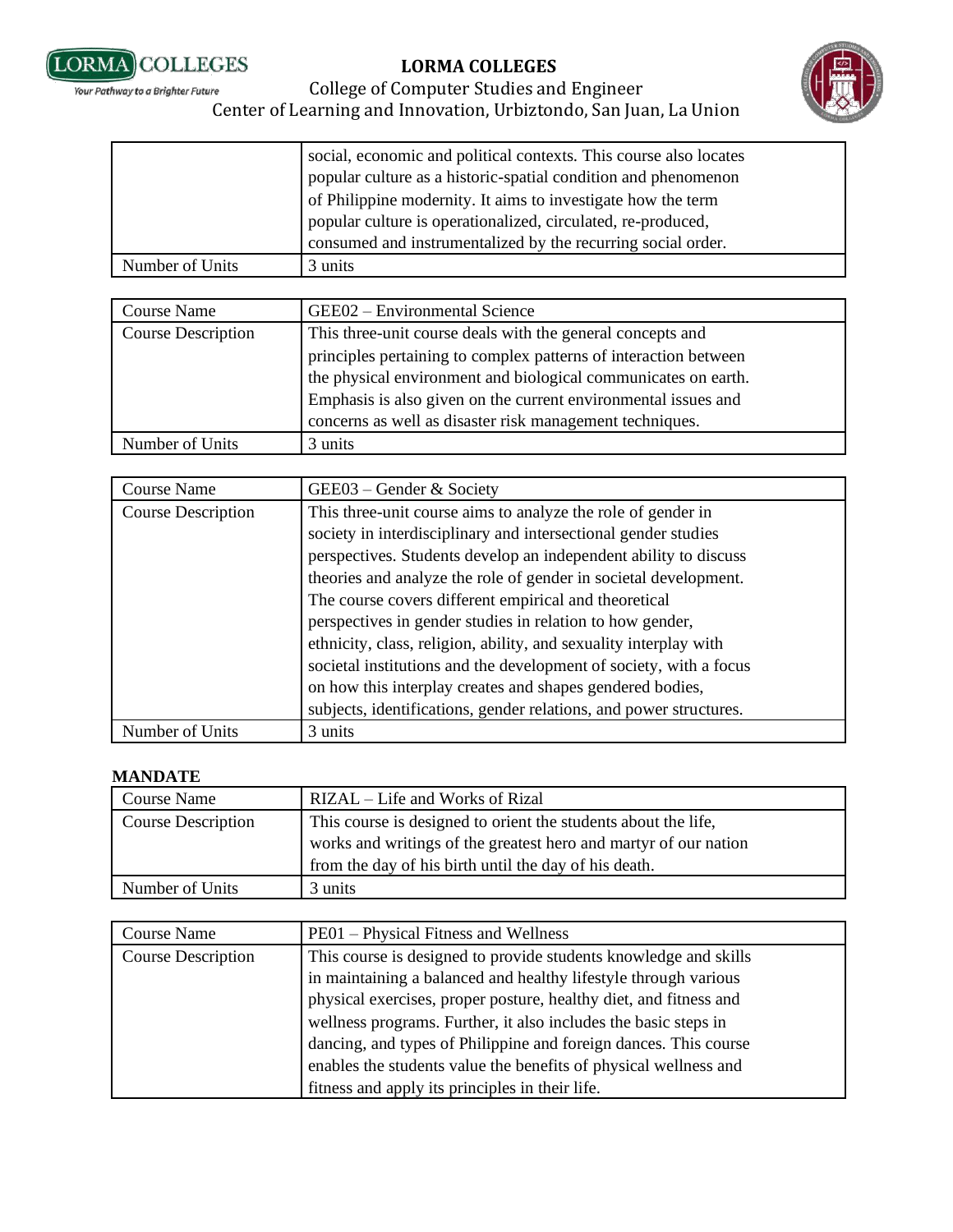



| Number of Units           | 2 units                                                                                                                                                                                                                                                                                                                                                                                                        |
|---------------------------|----------------------------------------------------------------------------------------------------------------------------------------------------------------------------------------------------------------------------------------------------------------------------------------------------------------------------------------------------------------------------------------------------------------|
|                           |                                                                                                                                                                                                                                                                                                                                                                                                                |
| Course Name               | PE02 - Self Defense                                                                                                                                                                                                                                                                                                                                                                                            |
| <b>Course Description</b> | This course is designed to familiarize the students with the<br>various techniques and strategies in protecting oneself in harmful<br>situations. This course also provides awareness on the students<br>the importance of psychological awareness, alertness, physical<br>health and endurance during difficult situations. Further, it also<br>train students on physical and mental training in using self- |
|                           | defense techniques.                                                                                                                                                                                                                                                                                                                                                                                            |
| Number of Units           | 2 units                                                                                                                                                                                                                                                                                                                                                                                                        |

| <b>Course Name</b>        | PE03 – Swimming with Basic Life Support                                                                                                                                                                          |
|---------------------------|------------------------------------------------------------------------------------------------------------------------------------------------------------------------------------------------------------------|
| <b>Course Description</b> | This course deals with the fundamentals of swimming and<br>survival skills. The students are expected to learn the basic and<br>advanced strokes and skills associated with swimming and<br>survival techniques. |
|                           |                                                                                                                                                                                                                  |
| Number of Units           | 2 units                                                                                                                                                                                                          |

| Course Name               | $PE04 - Sports$                                                     |
|---------------------------|---------------------------------------------------------------------|
| <b>Course Description</b> | This course deals with various indoor and outdoor activities        |
|                           | designed to arouse the student's interests and abilities to develop |
|                           | self-esteem, perseverance, courage, and sense of creativity which   |
|                           | will be utilized and carried on to their lifetime endeavors. Covers |
|                           | also activities in which the emphasis is placed upon the            |
|                           | development of physical skills through recreational sports          |
|                           | essential for stress management.                                    |
| Number of Units           | 2 units                                                             |

| <b>Course Name</b>        | NSTP01 – Civic Welfare and Training Service 1                    |
|---------------------------|------------------------------------------------------------------|
| <b>Course Description</b> | This course is pursuant to Republic Act No. 9163, otherwise      |
|                           | known as the National Service Training Act of 2001, which        |
|                           | mandates tertiary educational institutions to incorporate in the |
|                           | collegiate curriculum a program aimed at "enhancing civic        |
|                           | consciousness and defense preparedness in the youth by           |
|                           | developing the ethics of service and patriotism".                |
| Number of Units           | 3 units                                                          |

| <b>Course Name</b>        | NSTP02 – Civic Welfare and Training Service 2                       |
|---------------------------|---------------------------------------------------------------------|
| <b>Course Description</b> | This course is sequel to NSTP 1 and is destined to immerse          |
|                           | students in activities that will arm them the capability to         |
|                           | contribute in the upliftment of the general welfare and the quality |
|                           | of life of the community and the enhancement of its facilities      |